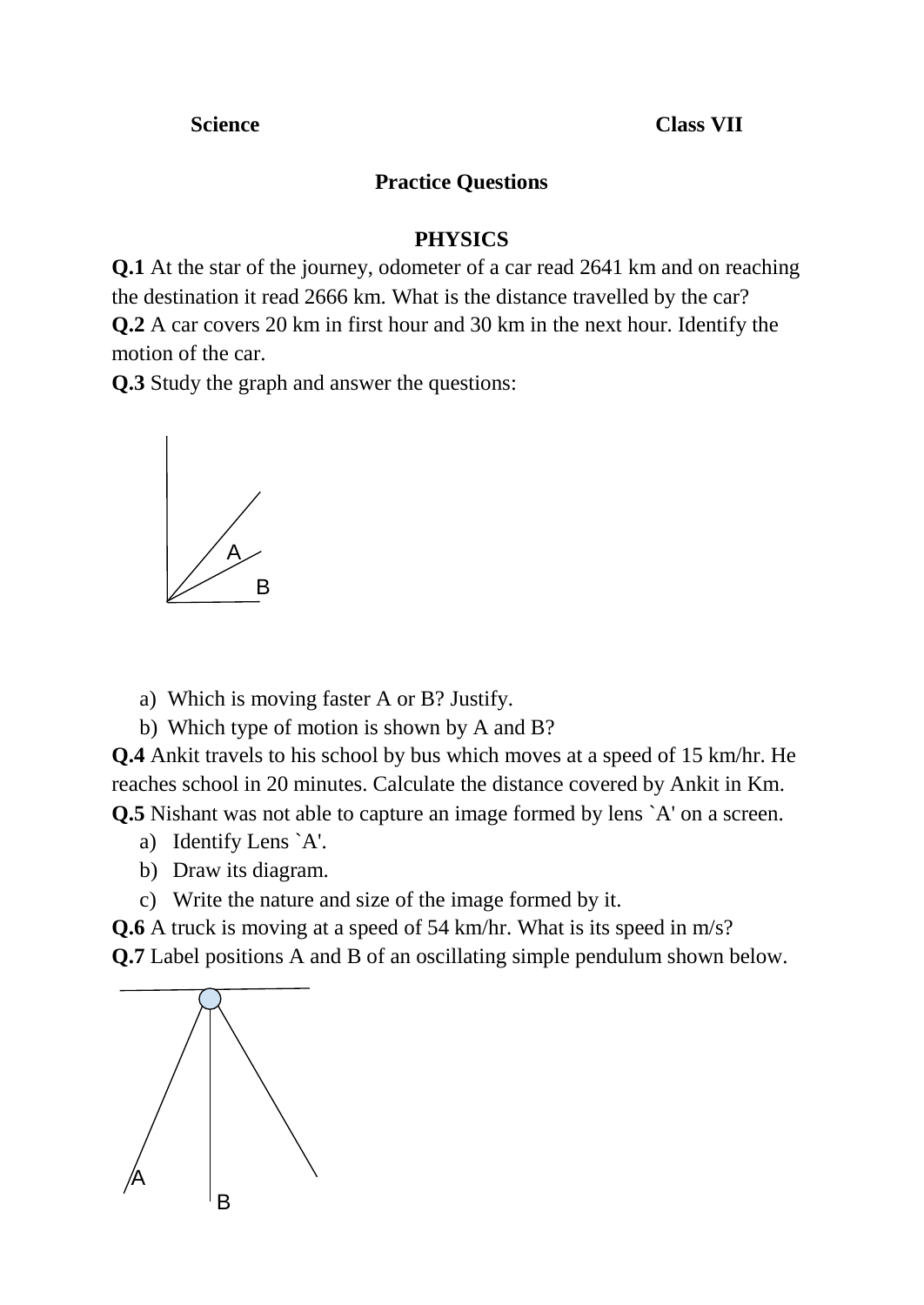**Q.8** Arun purchased a mirror 'X' for his bicycle. Identify mirror 'X'. Justify his choice.

**Q.9** A bullet train moves with a speed of 540 km/hr. Convert its speed in S.I units.

**Q.10** Radha is observing her image in a plane mirror. The distance between the mirror and her image is 3m.

- a) What is the distance between Radha and her image?
- b) If she moves 1m forward, what will be distance between mirror and her image?
- c) If she moves 2 m backward from the mirror, what will be the distance between Radha and her image now?

**Q.11** Name the two types of Lenses. What kind of image is formed by each? Draw them too.

### **CHEMISTRY**

**Q.1** Write the feed of the sheep during summer and winter season.

**Q.2** 'X' is the process of taking out threads from the cocoons for use as silk. Identify 'X'.

**Q.3** The process of shearing does not hurt a sheep. Justify the statement.

**Q.4** Complete the analogy-

Longer fibers:  $\therefore$  Shorter fibers: woollen cloth.

**Q.5** Identify the breed of the sheep-

- a) Its wool is used for making hosiery items.
- b) It gives a coarse wool
- c) It is found in Haryana and its wool is used for making carpets.
- d) This sheep from Jammu and Kashmir provides wool for shawls.

**Q.6** Name any four varieties of silk.

**Q.7** What are silk fibers made of?

**Q.8** Which is the most common silk moth found in India? Write any two characteristics of silk obtained from it.

**Q.9** a) Draw life cycle of a silk moth.

b) In which stage cocoon is formed?

 c) In which stage silk moth feeds on leaves? Write any three characteristics of this stage.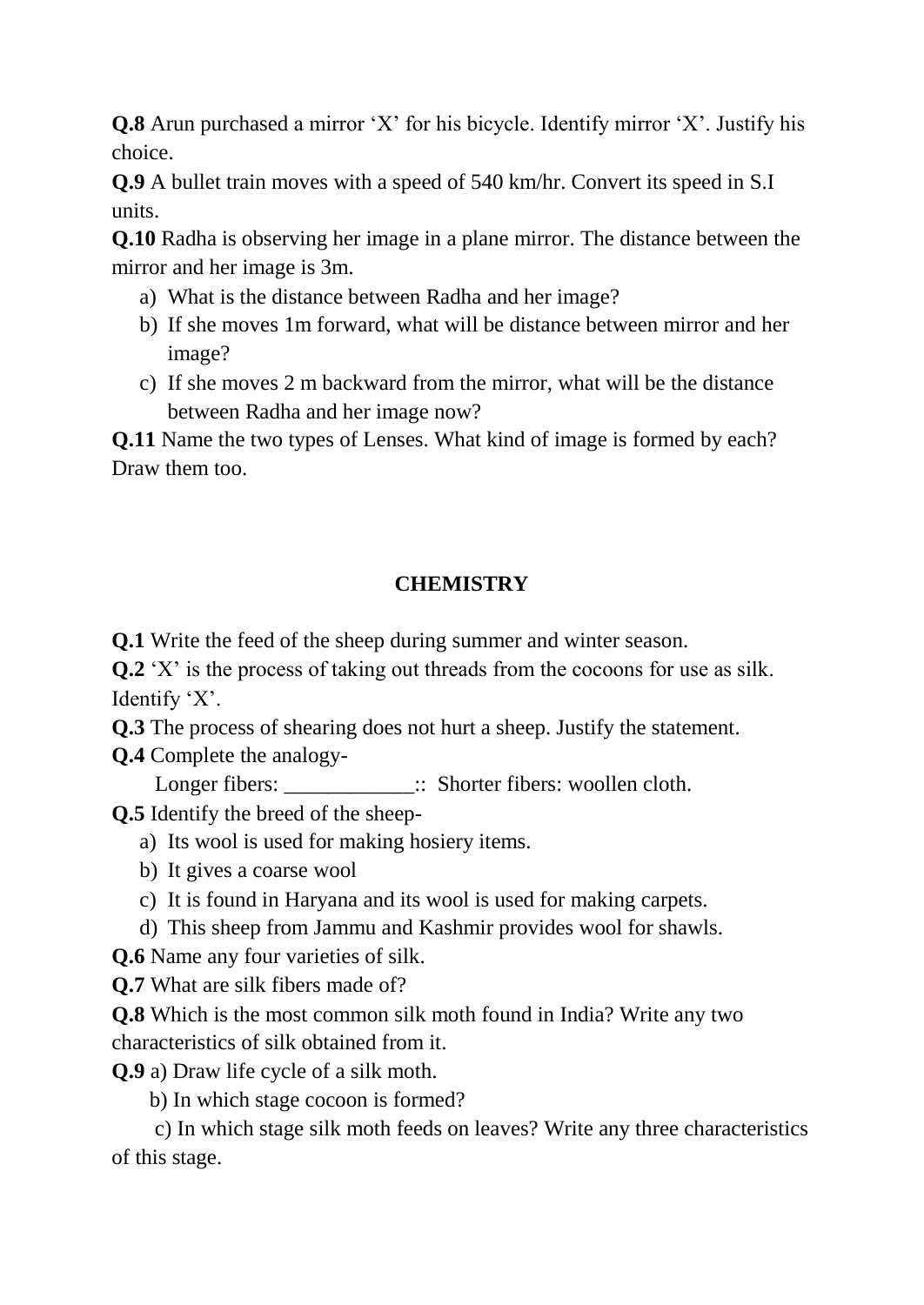**Q.10** Define Sericulture. Why do workers of sericulture industry often develop asthma, chronic bronchitis and difficulty in breathing?

**Q.11** Define shearing. Why shearing of sheep is done during summer?

**Q.12** 'N' is the process by which groundwater gets recharged. What is 'N'?

**Q.13** Why an antacid tablet is taken when we suffer from acidity.

**Q.14** An acid and a base react to form a salt and water, with the evolution of heat.

- a) Name the reaction.
- b) What is the role of heat produced?
- c) Complete the equation:

Sodium chloride + hydrochloric acid  $\rightarrow$  + water + heat

**Q.15** What change will occur if you add natural indicator obtained from china rose petals to lemon juice?

**Q.16** What should be applied to soothe the effect of ant's sting?

Q.17 Write two points to tell that agricultural practices are responsible for depletion of water table.

# **BIOLOGY**

### **Q.1** Answer the following

- a) `X' is the movement of animals in groups from one part of the world to another according to season for food and reproduction. Identify `X'.
- b) Amoeba is a unicellular micro-organism found in pond water which has finger-like projections on its surface. Write two advantages of these projections for amoeba.
- c) Pigment `M' imparts green colour to the leaves. Identify `M' and state its role in the process of food manufacture in plants.
- d) Grazing animals are known as ruminants. What is the scientific term used for the partially digested food which is brought back from stomach to mouth of a ruminant for re-chewing? Also name the process involved.

**Q.2**. Answer the following :

a) Define anaerobic respiration. Write a word equation for this process. Name an organism which always respires anaerobically.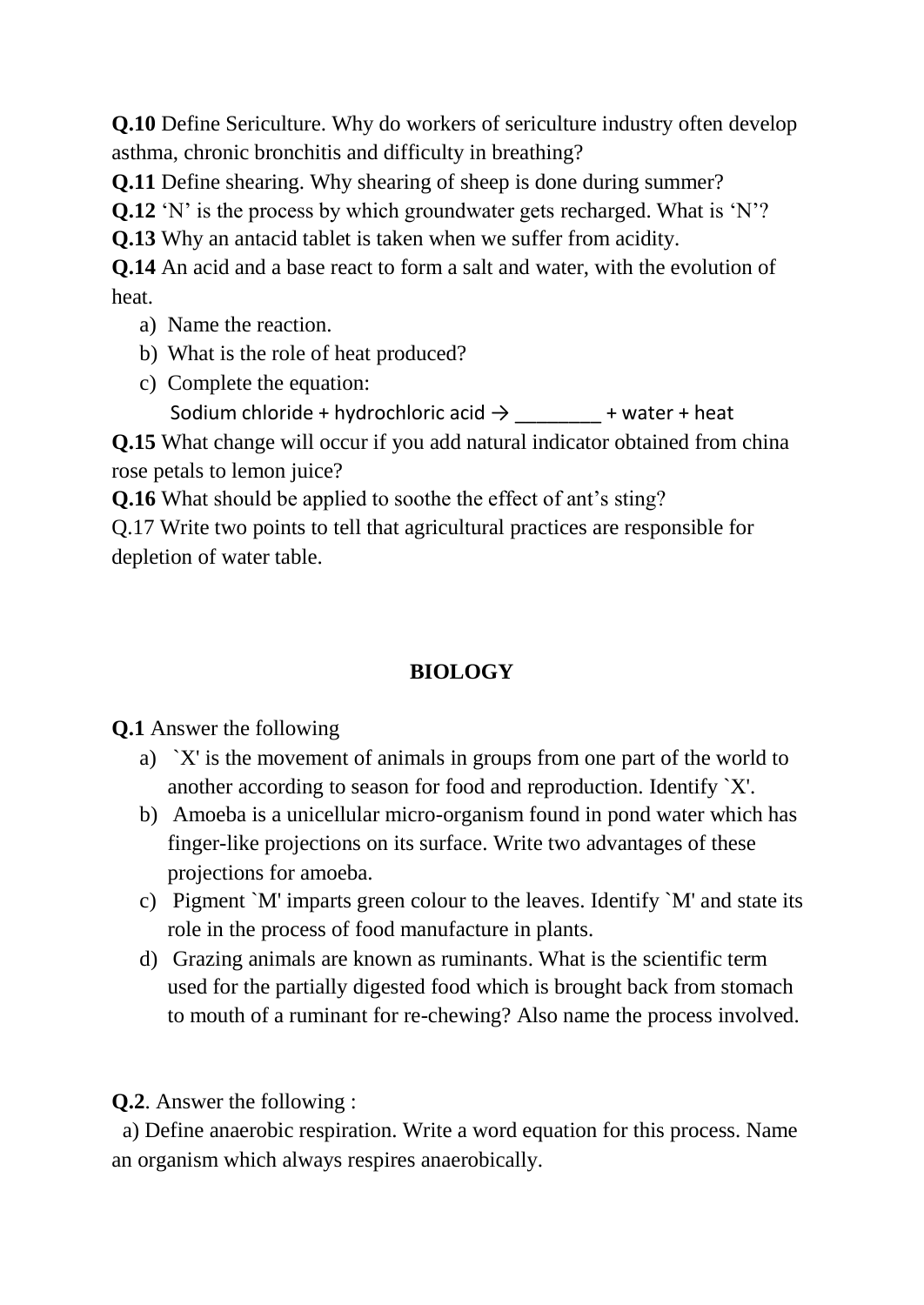b) Given below are the adaptations of some animals found in polar and tropical regions. Identify the organism and write the significance of their adaptation.

| <b>Adaptation</b>                  | Organism | <b>Significance of</b><br>adaptation |
|------------------------------------|----------|--------------------------------------|
| (i) a long large beak              |          |                                      |
| (ii) has large fan like<br>ears    |          |                                      |
| (iii) wide and large<br>paws       |          |                                      |
| (iv) huddle together in a<br>group |          |                                      |

**Q.3** Study the diagram and answer the following questions:

- a) What does the diagram represent?
- b) What is the function of diaphragm?
- c) What are the steps involved in this process?